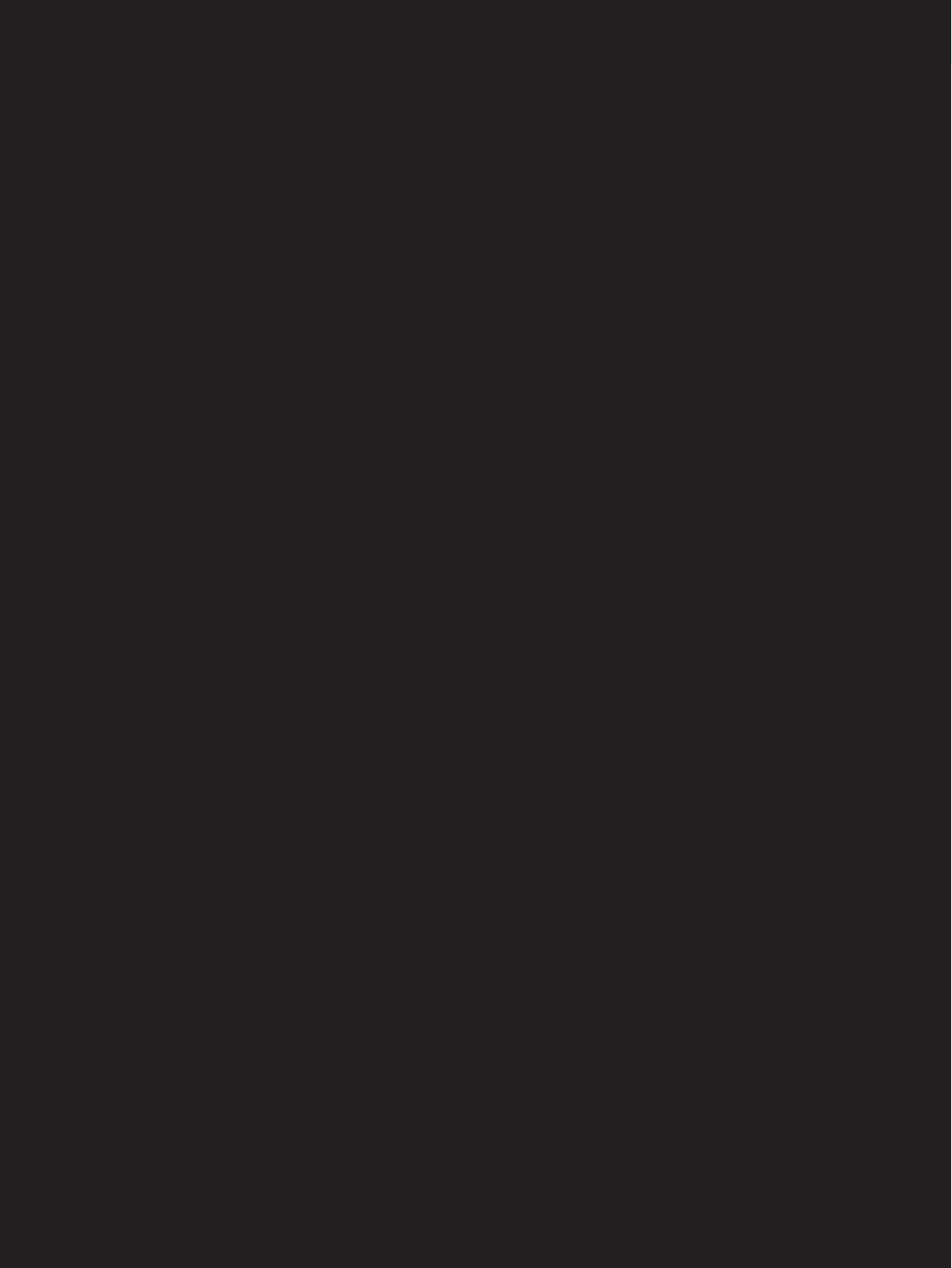#### GENERAL ASSEMBLY **EN** INSTRUCTIONS FOR MACOGA METAL EXPANSION JOINTS

- INSTRUCCIONES GENERALES DE **ES** MONTAJE EN COMPENSADORES METÁLICOS MACOGA
- INSTRUCTIONS GÉNÉRALE DE **FR** MONTAGE POUR COMPENSATEURS MÉTALLIQUES MACOGA
- ALLGEMEINE **DE**MONTAGEANLEITUNG FÜR MACOGA METALL **KOMPENSATOREN**

PRODUCT GUARANTEE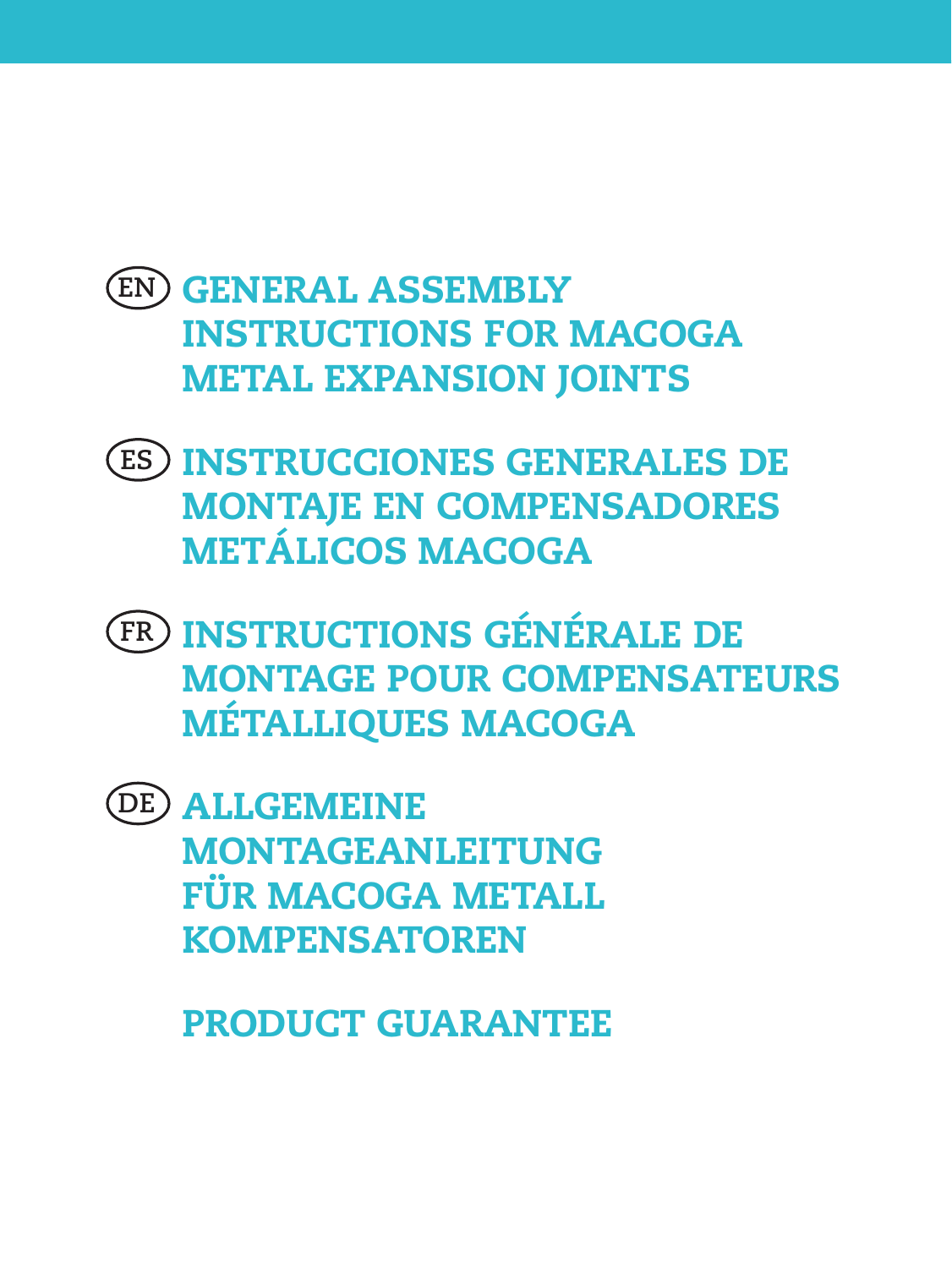

### GENERAL ASSEMBLY INSTRUCTIONS FOR MACOGA METAL EXPANSION JOINTS

When in doubt about an installation procedure please contact MACOGA before attempting to install the expansion joint.

- 1. Inspect for possible damage during shipment, i.e., dents, broken hardware, water marks on carton, etc.
- 2. Avoid damaging the bellows with knocks that can cause dents on the convolutions, strikes, weld spatters, etc.
- 3. Do not fix any chains or ropes to the bellows section.
- 4. Avoid any movement of the Expansion Joint with its ends misaligned or beyond the limits established at the time of supply, as regards magnitude of movement, maximum angle, etc.
- 5. Install the Expansion Joint in the proper length as recommended by MACOGA.
- 6. Pre-settings to be carried out in accordance with the established limits, which include direction and magnitude of movement.
- 7. Use only designated lifting lugs.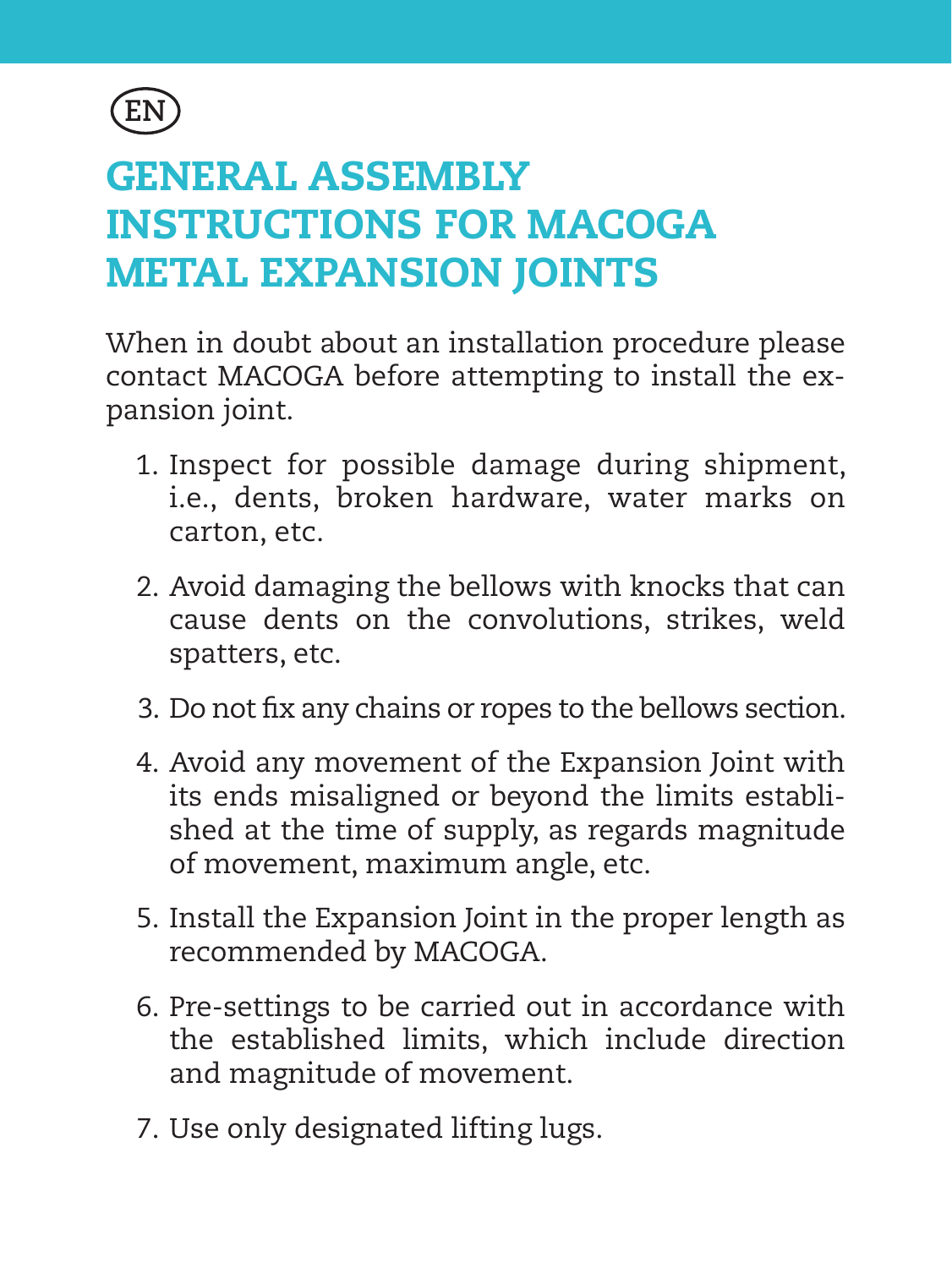- 8. Install the Expansion Joint pointing in the direction of flow in relation to the internal sleeve.
- 9. Remove all shipping devices (yellow colour painted) after the installation is completed and before pressure test.
- 10. Never exceed the permissible test pressure.

MACOGA's warranty may be void if improper installation procedures have been used. For complete details of the warranty policy, please visit our web site.

**More information at: www.macoga.com**

This document is "FOR INFORMATION ONLY" and MACOGA does not accept any liability of this information and use of the information contained herein. The Purchaser shall be responsible for proper storage, unpacking, handling and installation of the Expansion Joints. The information in this document in other languages than English is provided for informational purposes only. In the event of a discrepancy between its content, the English version shall prevail.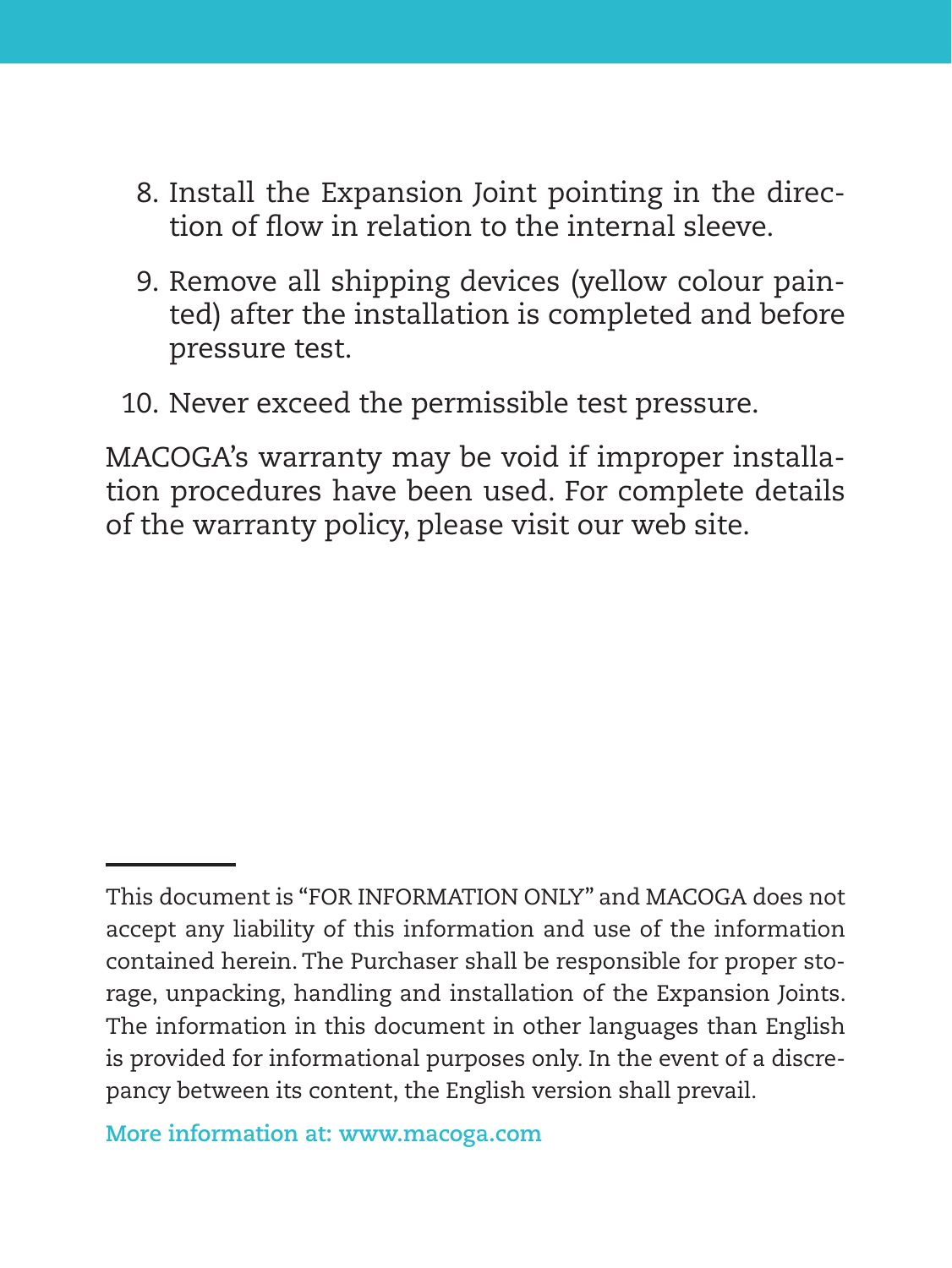

### INSTRUCCIONES GENERALES DE MONTAJE EN COMPENSADORES METÁLICOS MACOGA

Cuando exista alguna duda sobre el procedimiento de instalación, contacte MACOGA antes de proceder al montaje

- 1. Inspeccione posibles daños ocurridos durante el transporte.
- 2. Evite dañar los fuelles con golpes que puedan causar abolladuras en las ondas, proyecciones soldadura, escorias, etc.
- 3. Nunca sujete el Compensador con cadenas o cuerdas alrededor del fuelle.
- 4. Evite cualquier movimiento del Compensador con sus extremos desalineados o más allá de los límites establecidos en el momento del suministro en relación con la magnitud del movimiento, máximo ángulo, etc.
- 5. Instale el Compensador de Dilatación en la longitud apropiada tal y como indica MACOGA.
- 6. Los pre-estirados han de ser realizados de acuerdo con los límites establecidos, los cuales incluyen dirección y magnitud del movimiento.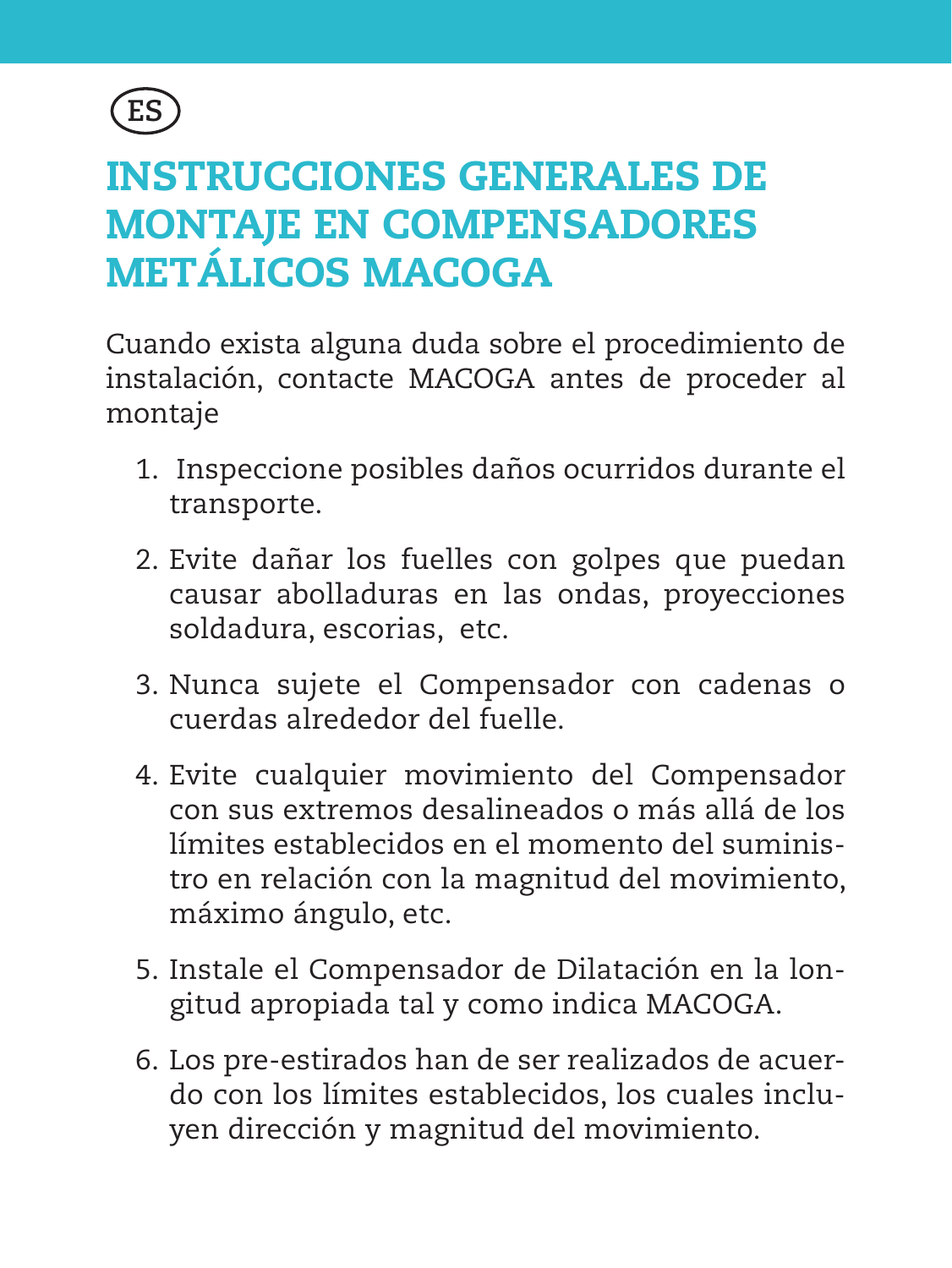- 7. Utilice únicamente los puntos de izado designados
- 8. Instale el Compensador de Dilatación de acuerdo con la dirección del flujo del fluido con relación a la camisa interior.
- 9. Retire todos los equipos y soportes de transporte, (marcados en color amarillo) después de que el montaje se ha realizado completamente y antes de la prueba de presión de la instalación.
- 10. Nunca exceda la presión de prueba permisible

La garantía de MACOGA queda invalidada si se han utilizado procedimientos de instalación inadecuados. Para información completa de las condiciones de garantía visite nuestra web.

**Más información en www.macoga.com**

Este documento es "SÓLO PARA INFORMACIÓN» y MACOGA no acepta ninguna responsabilidad sobre esta información y el uso de la información aquí contenida. El comprador es responsable del correcto almacenamiento, desembalaje, manipulación e instalación de las juntas de expansión. La información en este documento en otros idiomas aparte del Inglés se proporciona únicamente con fines informativos. En caso de discrepancia entre su contenido, la versión en Inglés prevalecerá.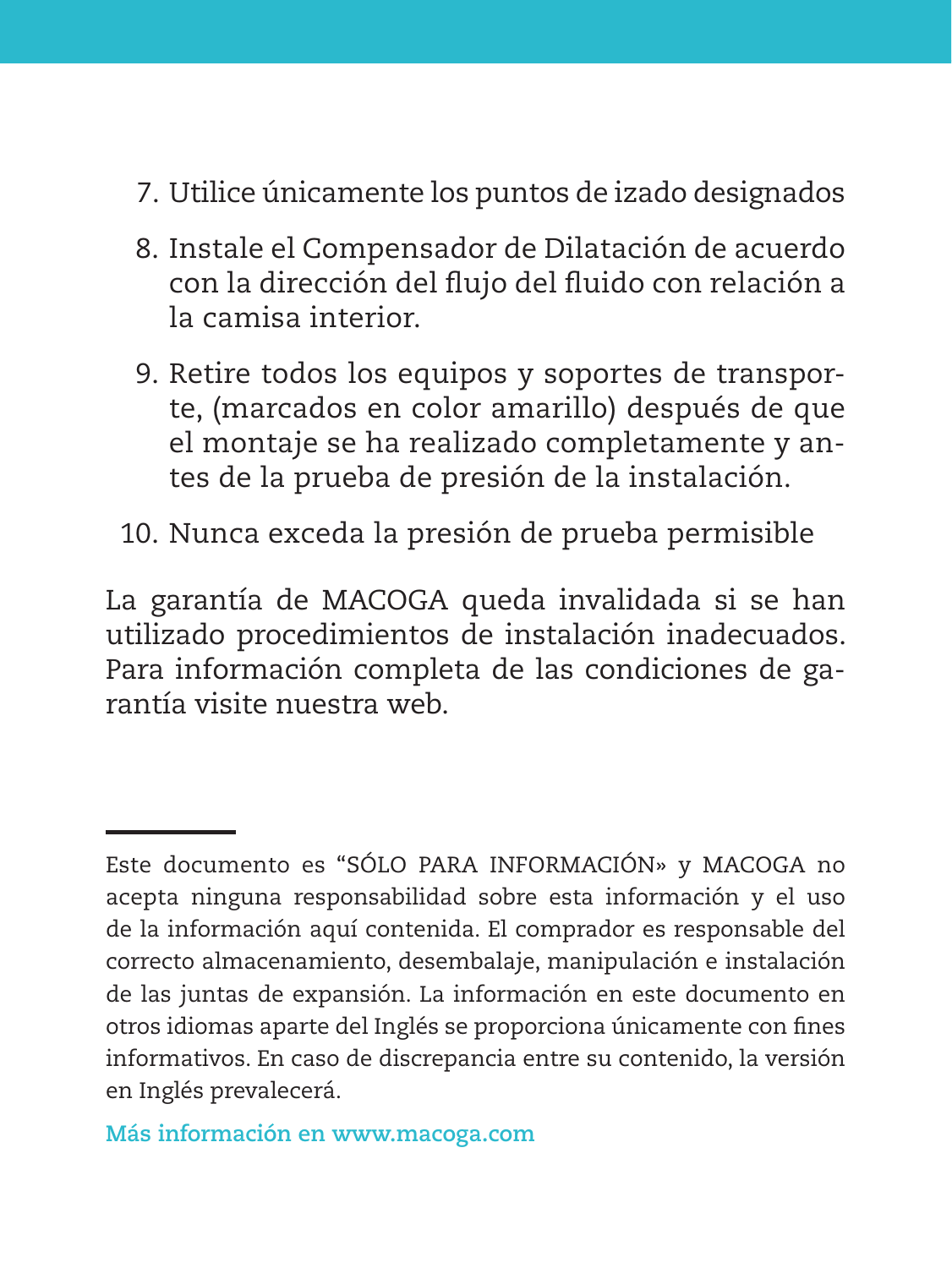

## INSTRUCTIONS GÉNÉRALE DE MONTAGE POUR COMPENSATEURS MÉTALLIQUES MACOGA

En cas de doute sur une procédure d'installation contacter MACOGA avant d'installer le compensateur de dilatation.

- 1. Vérifier si des dommages ont pu intervenir durant le transport, tel qu'emballage endommagé par des chocs, etc. et faire une réserve auprès du transporteur
- 2. Pendant la manutention et le montage, veillez à éviter les chocs sur les ondes et les projections de soudure, etc.
- 3. Ne jamais fixer les accessoires de levage sur les ondes.
- 4. Aucune prétention ou rattrapage d'écarts d'alignement de la tuyauterie ne devra être effectué avec le compensateur s'il n'a pas été prévu au moment du design du produit
- 5. Installer le compensateur de dilatation dans la longueur adecuate, comme recommandé par MACOGA.
- 6. Si prévues les prétensions sont à effectuer en conformité avec les limites établies, en respectant les directions et les mouvements définies.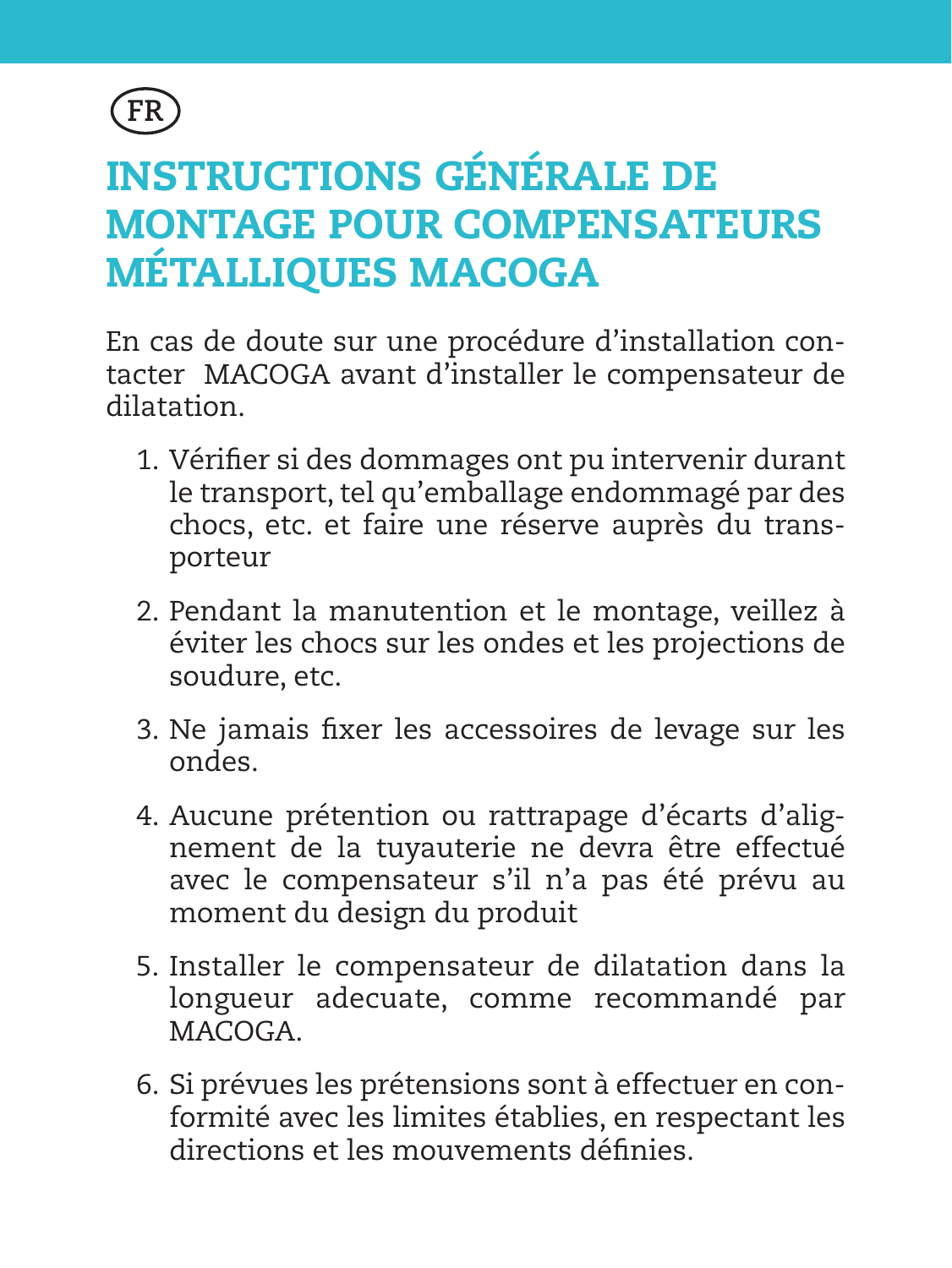- 7. Utilisez uniquement les anneaux de levage pour la manutention lorsqu'ils sont présents.
- 8. Respecter le sens de montage indiqué par une flèche quand le compensateur est équipé de chemise interne
- 9. Retirez tous les dispositifs de blocage (peint en jaune) après l'installation et avant l'épreuve hydraulique.
- 10. Ne jamais dépasser la pression d'épreuve hydraulique prévue.

La garantie MACOGA peut être annulée si des procédures d'installation inadéquates ont été utilisées. Pour plus de détails, consulter nos sites web.

Ce document est "POUR INFORMATION SEULEMENT» et MACOGA n'accepte aucune responsabilité de cet information ni de l'utilisation de la même contenue dans ce document. L'acheteur est responsable du stockage, du déballage, de la manutention et de l'installation des joints de dilatation. Les informations contenues dans ce document dans d'autres langues que l'anglais sont fournies seulement à titre informatif. En cas de divergence dans le contenu, la version anglaise prévaudra.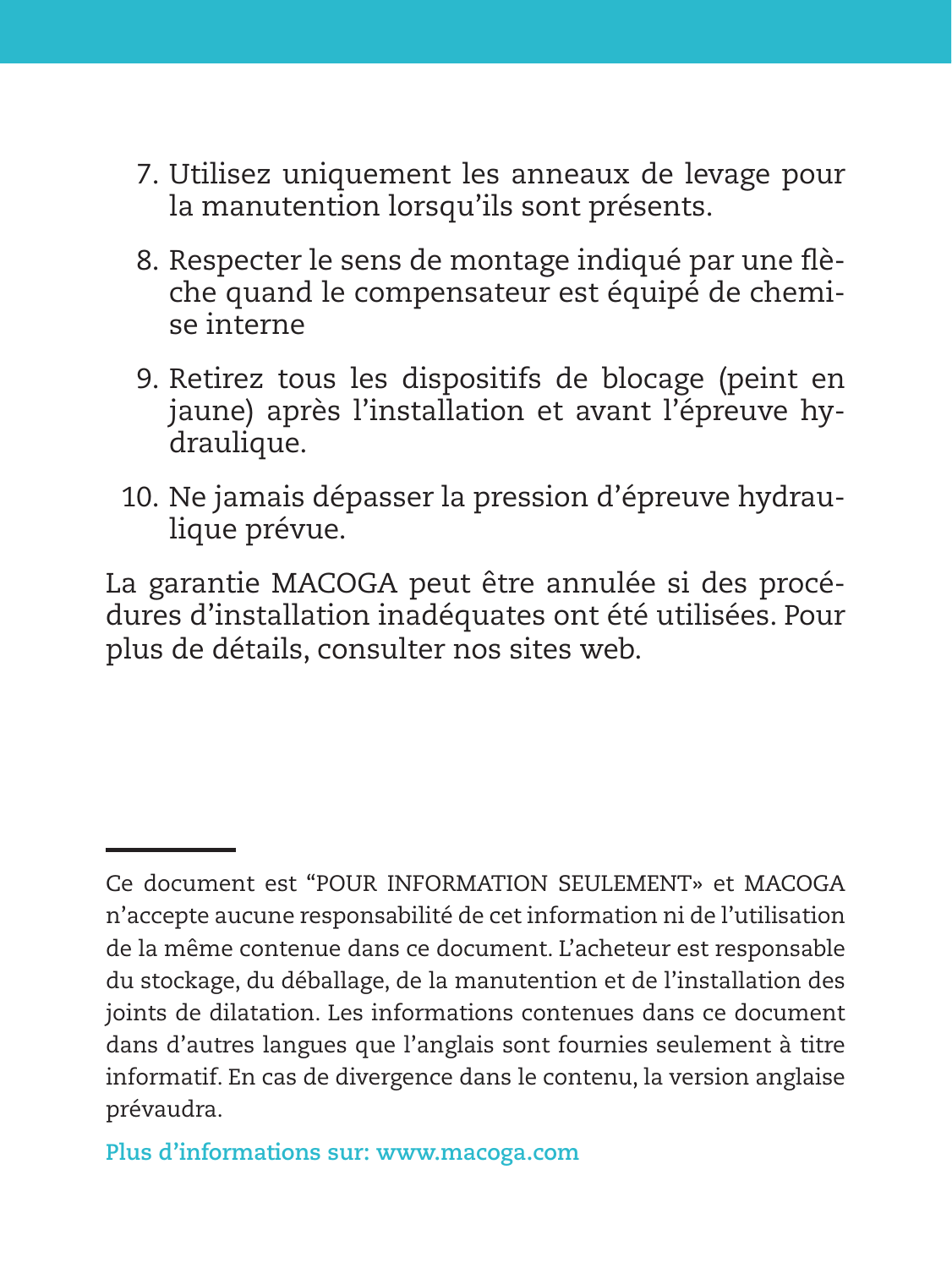

#### ALLGEMEINE MONTAGEANLEITUNG FÜR MACOGA METALL KOMPENSATOREN

Bei Fragen zur sachgerechten Montage wenden Sie sich bitte vor der Installation von Kompensatoren an MACOGA.

- 1. Überprüfen Sie die Ware auf eventuelle Schäden während des Transports, d.h. Dellen, beschädigte Verpackung, Wasserspuren auf Karton usw.
- 2. Vermeiden Sie Schäden durch Schläge, die an den Balgwellen und anderen Teilen Schäden verursachen können.
- 3. Keine Ketten oder Seile am Balg befestigen.
- 4. Vermeiden Sie jede undefinierte Bewegung des Balges in Bezug auf die zulässige Größe der Bewegung, maximale Winkel, etc.
- 5. Installieren Sie die Kompensatoren in der korrekten Länge, wie von MACOGA empfohlen.
- 6. Vorspannungen müssen in Übereinstimmung mit den festgelegten Richtungen und Dehnwerten ausgeführt werden.
- 7. Verwenden Sie nur geeignete Hebezeuge.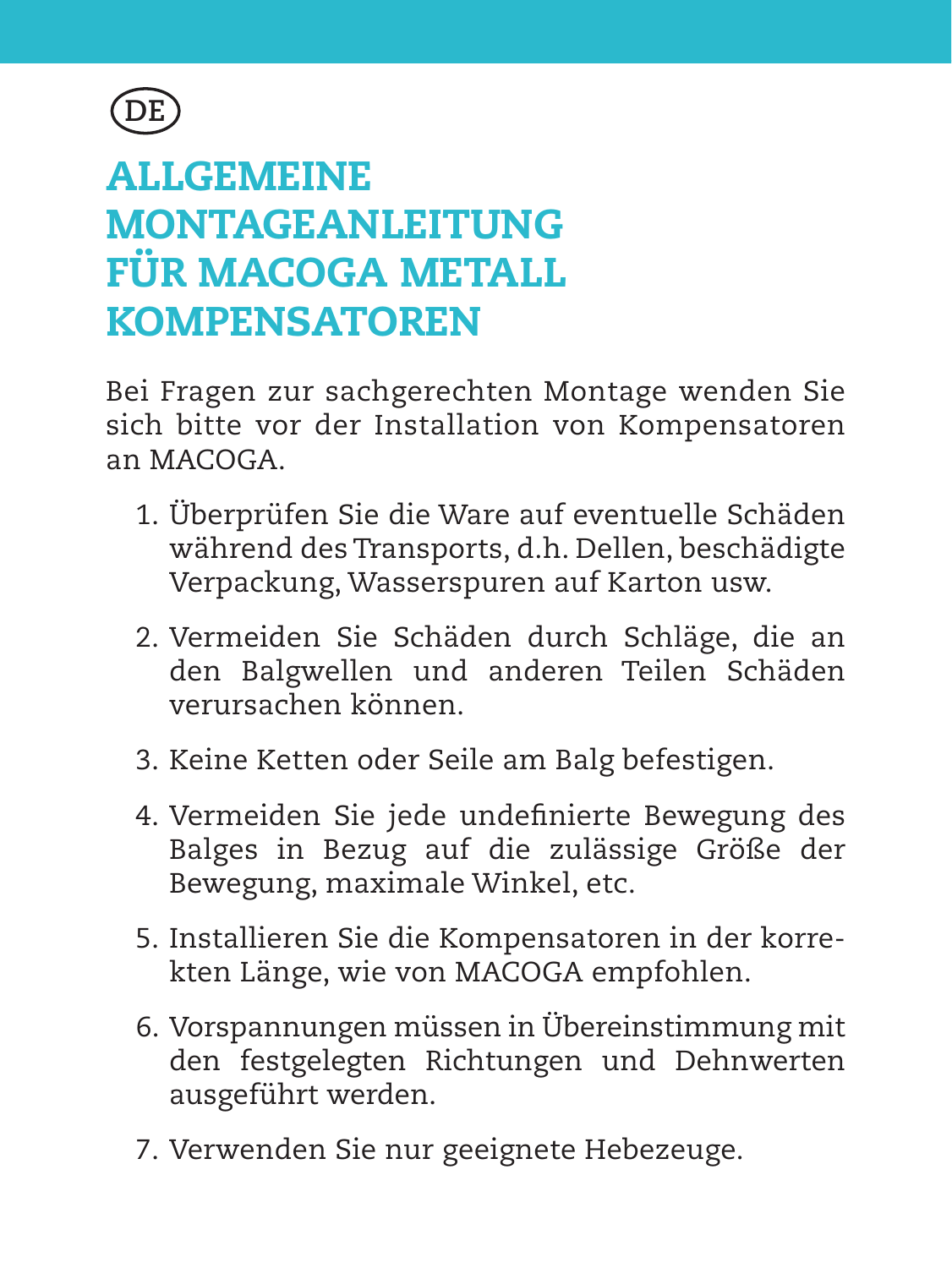- 8. Installieren Sie die Kompensatoren in Strömungsrichtung, bezogen auf das Innenschutzrohr.
- 9. Entfernen Sie alle Transportsicherungen (gelb lackiert) nach dem Einbau und vor der Druckprüfung.
- 10. Überschreiten Sie niemals den zulässigen Prüfdruck.

MACOGA´s Garantie erlischt bei unsachgemäßer Montage. Die vollständigen Informationen zur Gewährleistung finden Sie auf unserer Website.

**Weitere Informationen unter: www.macoga.com**

Dieses Dokument ist " NUR ZUR INFORMATION " und MACOGA übernimmt keine Haftung für diese Informationen und die Nutzung der hier enthaltenen Informationen . Der Käufer ist für die sachgemäße Lagerung, Entpacken, Handhabung und Montage der Kompensatoren verantwortlich. Die Informationen in diesem Dokument, welche in anderen Sprachen als Englisch wiedergegeben sind, dienen nur zu Informationszwecken. Im Falle von inhaltlichen Unterschieden ist die englische Fassung maßgeblich.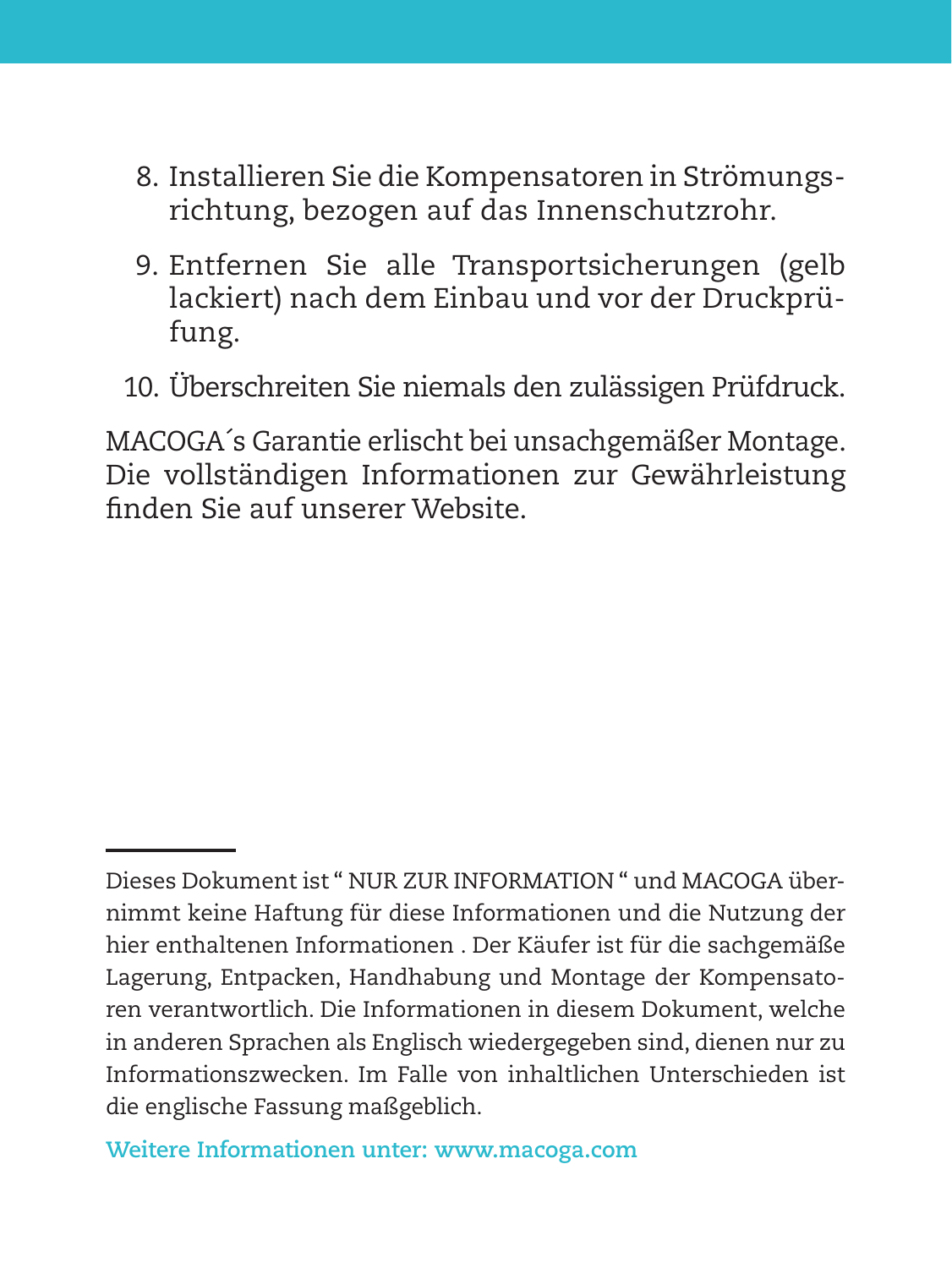#### PRODUCT GUARANTEE

The placing of an order by customer implies its complete adhesion without reserve to this document and to the exclusion of any other document. This Product Guarantee Document supersede any terms specified on the correspondence or the documents of customer. Any additions, erasures, modifications or deletions related to this Document shall be deemed null and void to the exception of those approved in written by MACOGA.

This warranty is given by MACOGA, S.A. located at Leira s/n - 15680 Ordenes, La Coruña - Spain, for the benefit of the first purchaser of the product to which the warranty applies. This warranty applies to those parts which are manufactured and delivered by MACOGA S.A. exclusively.

The warranty is that the parts manufactured and delivered by MACOGA S.A. will be free from defects in material or workmanship under normal use and service for the time specified in this document.

In the event of failure of a part due to such a covered defect, MACOGA will repair or replace, at its option, the defective part at its factory. The part must be returned to the factory by and at the expense of the person claiming the benefit of the warranty.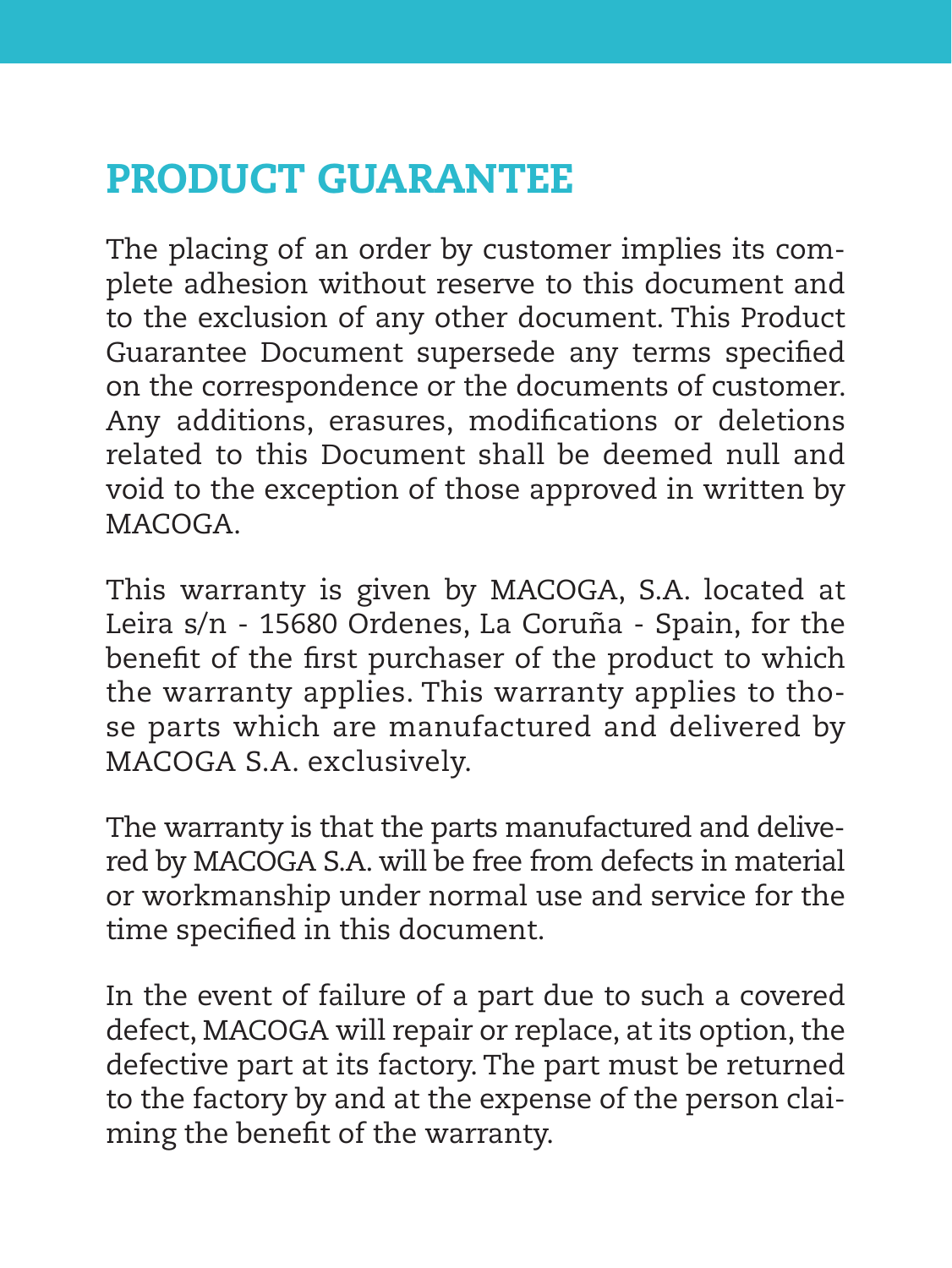All products for which warranty claims are made must be returned as delivered to the factory within thirty (30) days from the date of claimed malfunction in order for this warranty to be effective. The only entity authorized to do any warranty repair is MACOGA.

The warranty shall be for a period of eighteen (18) months after the date of delivery of the product or twelve (12) months after commencement of use of the product, whichever period is the shortest.

This warranty is expressed in lieu of all other warranties, expressed or implied, including the warranty of merchantability, the implied warranty of fitness for a particular purpose, and of all other obligations or liabilities on the part of MACOGA, and it neither assumes nor authorizes any other persons to assume for MA-COGA any other liabilities in connection with the sale of the products.

This warranty does not cover parts of products made by others or products or any part thereof which have been repaired or altered, except by MACOGA, or which shall have been subjected to misuse, negligence, or accident. MACOGA shall not be liable for damage or delay suffered by the purchaser regardless of whether such damages are general, special, or consequential in nature, whether caused by defective material or workmanship or otherwise or whether caused by MACOGA's negligence regardless of the degree.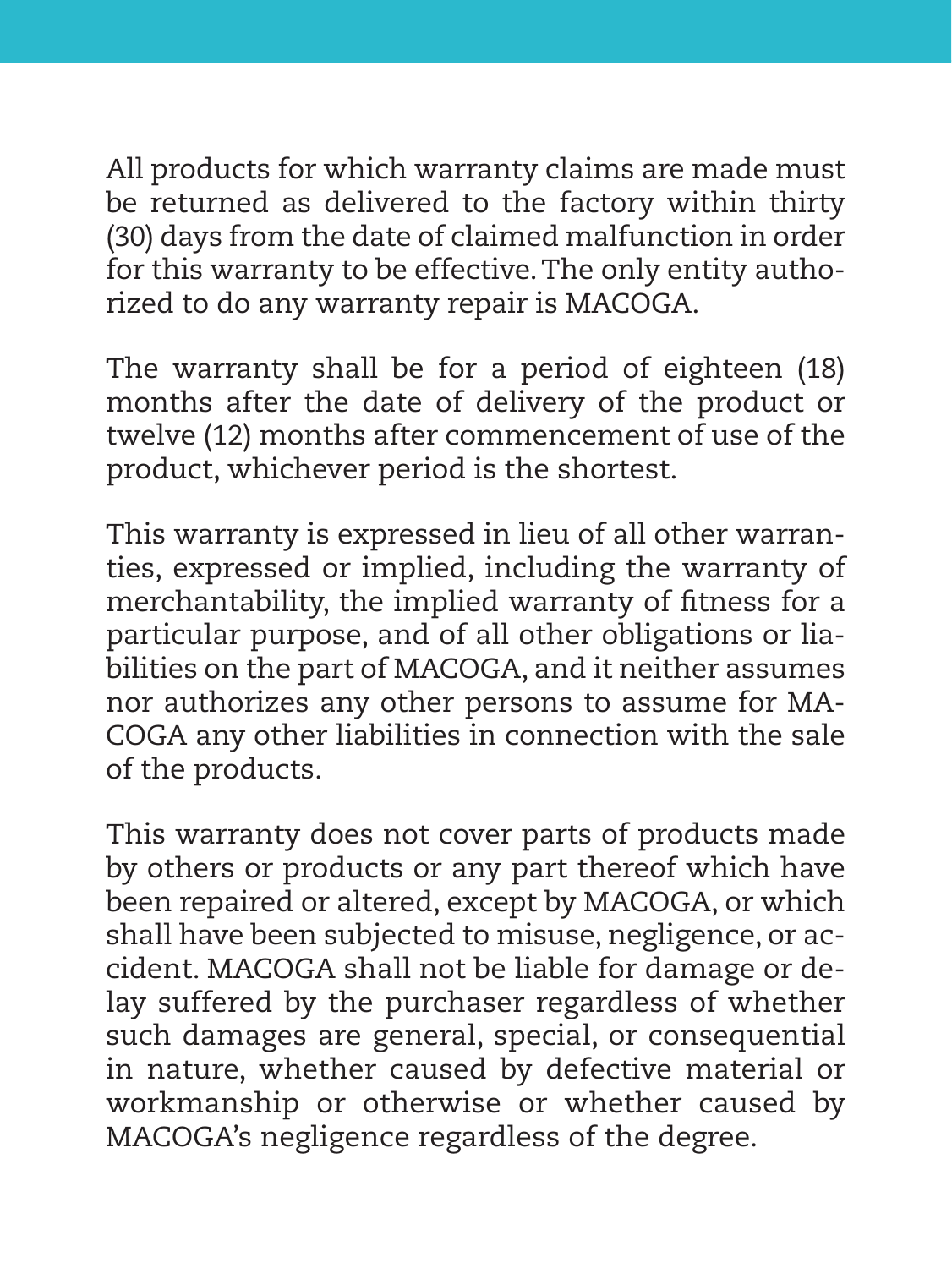If goods are defective, the amount of damage is the price of the damaged goods or the accepted repair cost that have been previously approved by a legal representative of MACOGA S.A. only. No allowance will be made for labour or expense of repairing defective goods that have not been formerly approved in writing by a legal representative of MACOGA, S.A.

Guarantee is void if goods have been modified, handled inappropriately, if the operating/design conditions are different to those confirmed in the contract or if the Assembly Instructions and Security Recommendations have not been strictly followed.

Goods are considered as accepted by the buyer if after 15 days of receipt of the goods no communication to MACOGA, S.A. has been made in this regard.